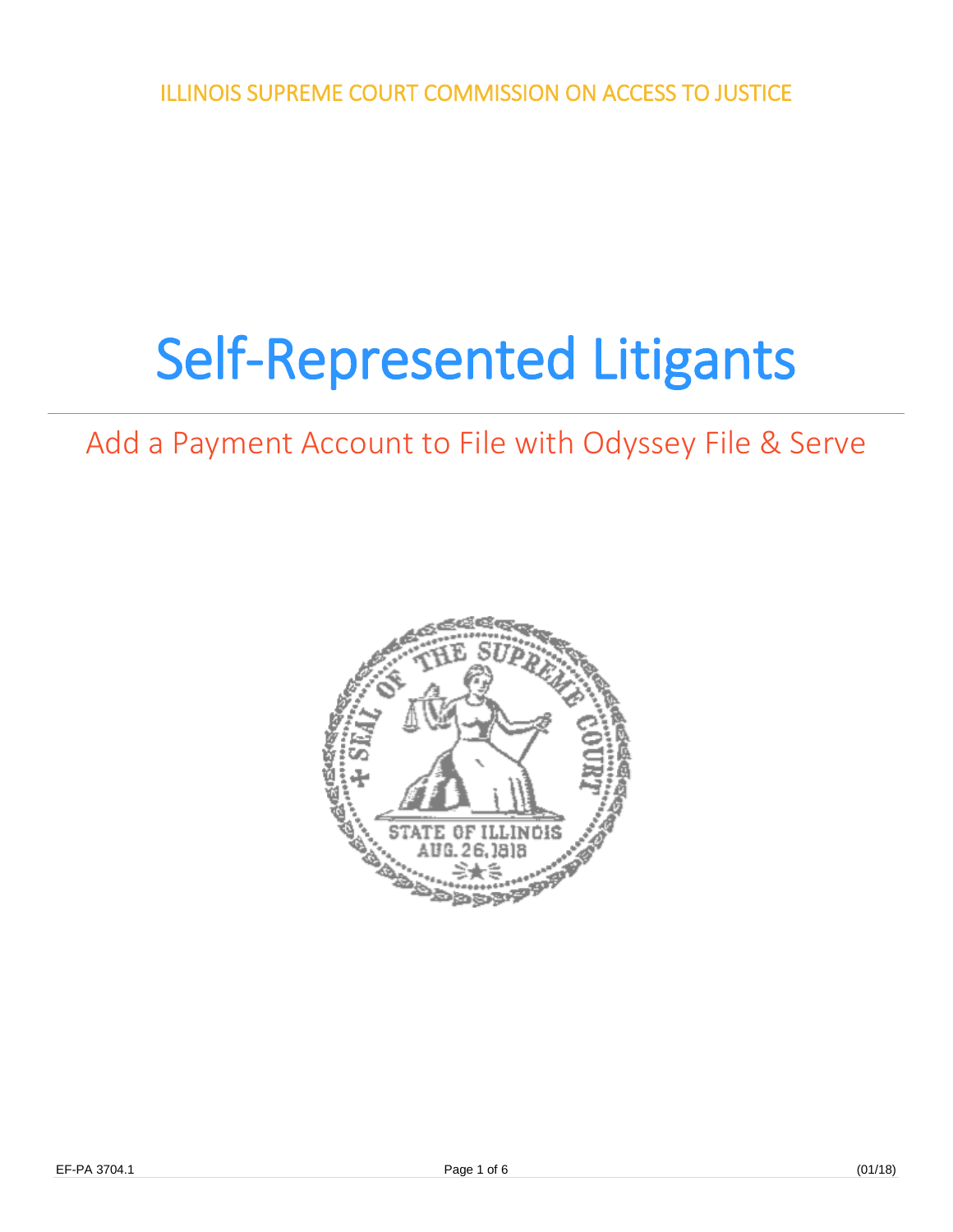Add a payment account

Before you can e-file your court documents, you must add a payment account. If there is a filing fee due, it must be paid at the time of e-filing. **If you cannot afford the filing fee**, you still have to follow the steps to create a payment account, but can select "Waiver." This does not mean your waiver will be approved, and you may have to create another payment account and pay filing fees if the waiver is denied.

If you can afford to pay your filing fee, you must have a credit card or a checking account to pay online. If you do not have a credit card or checking account, one option is to buy a pre-paid debit card from most major stores such as Walgreens, Walmart, or Target. If you want to pay in cash, you would need to inquire with your local court to find out if they accept cash payments and what their process is for paying the filing fee in person.

### **Click Payment Accounts under Actions**

1. Click **Actions**.

|                                                                                                 |                                    | Actions -<br>×                                                                      |
|-------------------------------------------------------------------------------------------------|------------------------------------|-------------------------------------------------------------------------------------|
| <b>Filer Dashboard</b>                                                                          |                                    |                                                                                     |
| You will be able to submit filings after you complete the following:<br>• Add a Payment Account |                                    | $h$ Nords = $\Box$<br><b>New York</b><br><b>Farming</b><br><b>Ky Floop</b>          |
| Click on the Actions Menu above to add a Payment Account.                                       |                                    | Freidat<br>Emission<br>Eyes Alberta<br>Edit Contactions<br><b>Family No</b><br>nes- |
| My Filing Activity                                                                              | <b>New Filing</b>                  |                                                                                     |
| Pending<br>Accepted                                                                             | Start a New Case<br>Use a Template |                                                                                     |
| Returned                                                                                        | File into Existing Case<br>Q       |                                                                                     |
| Drafts                                                                                          | Need help getting started?         |                                                                                     |



2. Under Actions click **Payment Account**.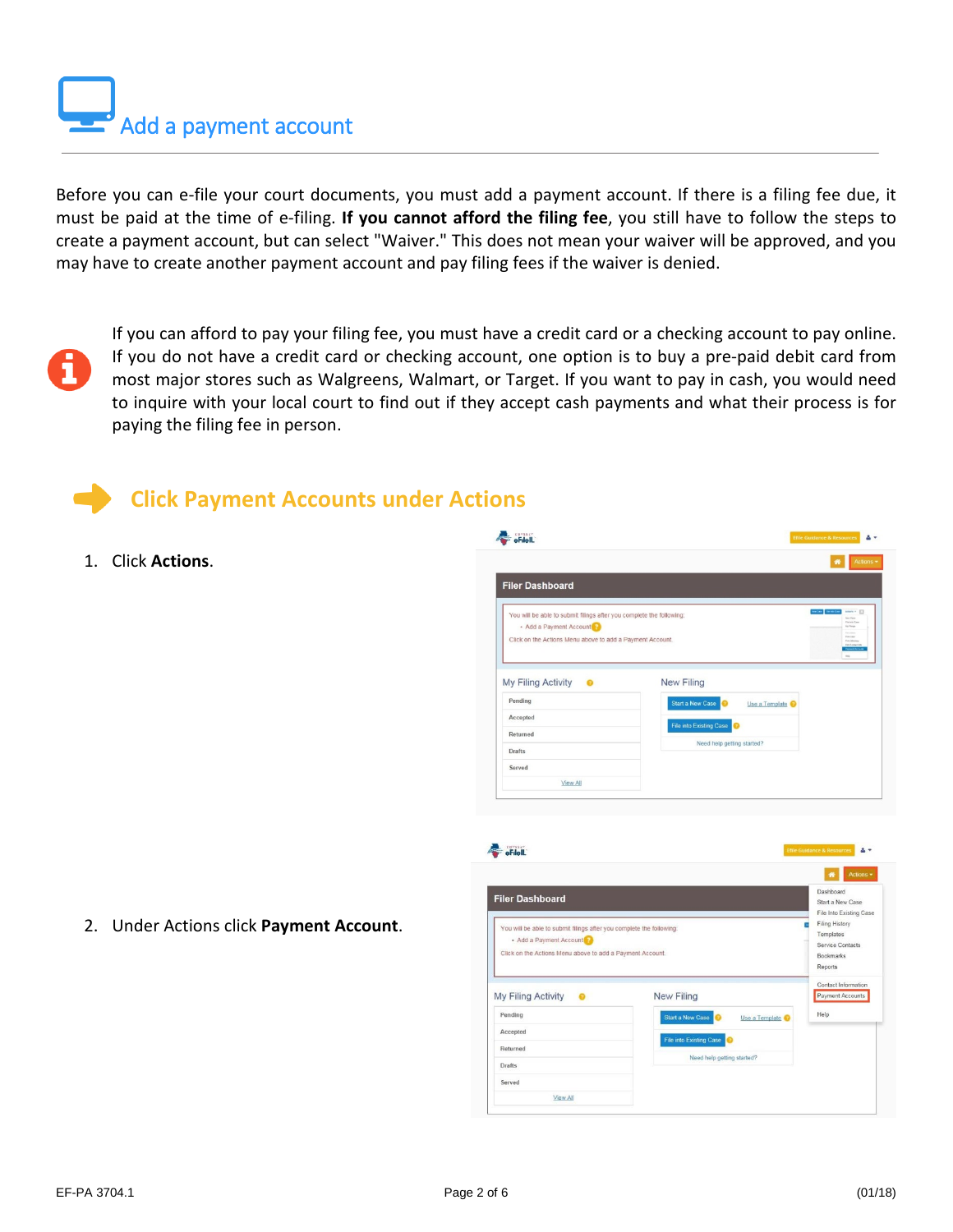3. Click **Add Payment Account**.



nt Acc You will be able to submit filings after you co<br>Add a Payment Account

(2) Add Payment Account

 $\mathbf{H} = \mathbf{A} \begin{bmatrix} 1 & 0 \\ 0 & 1 \end{bmatrix} \mathbf{A} \mathbf{A}$ 

4. Enter a name for the account payment. You may name it anything. This name is just so you can identify the payment account.

- 5. Select how you want to pay. The options are: **Credit Card**, **eCheck**, **Gov. Agency Filing**, or **Waiver**.
	- a. Credit Card also includes prepay debit cards.
	- b. eCheck means direct payment from a checking or savings bank account.
	- c. Gov. Agency Filing option will not apply to a selfrepresented litigant.
	- d. Waiver means that you are requesting the court to waive your filing fees because you cannot afford the fees OR that you want to pay in cash.



*See the following pages for detailed information about each payment account type.*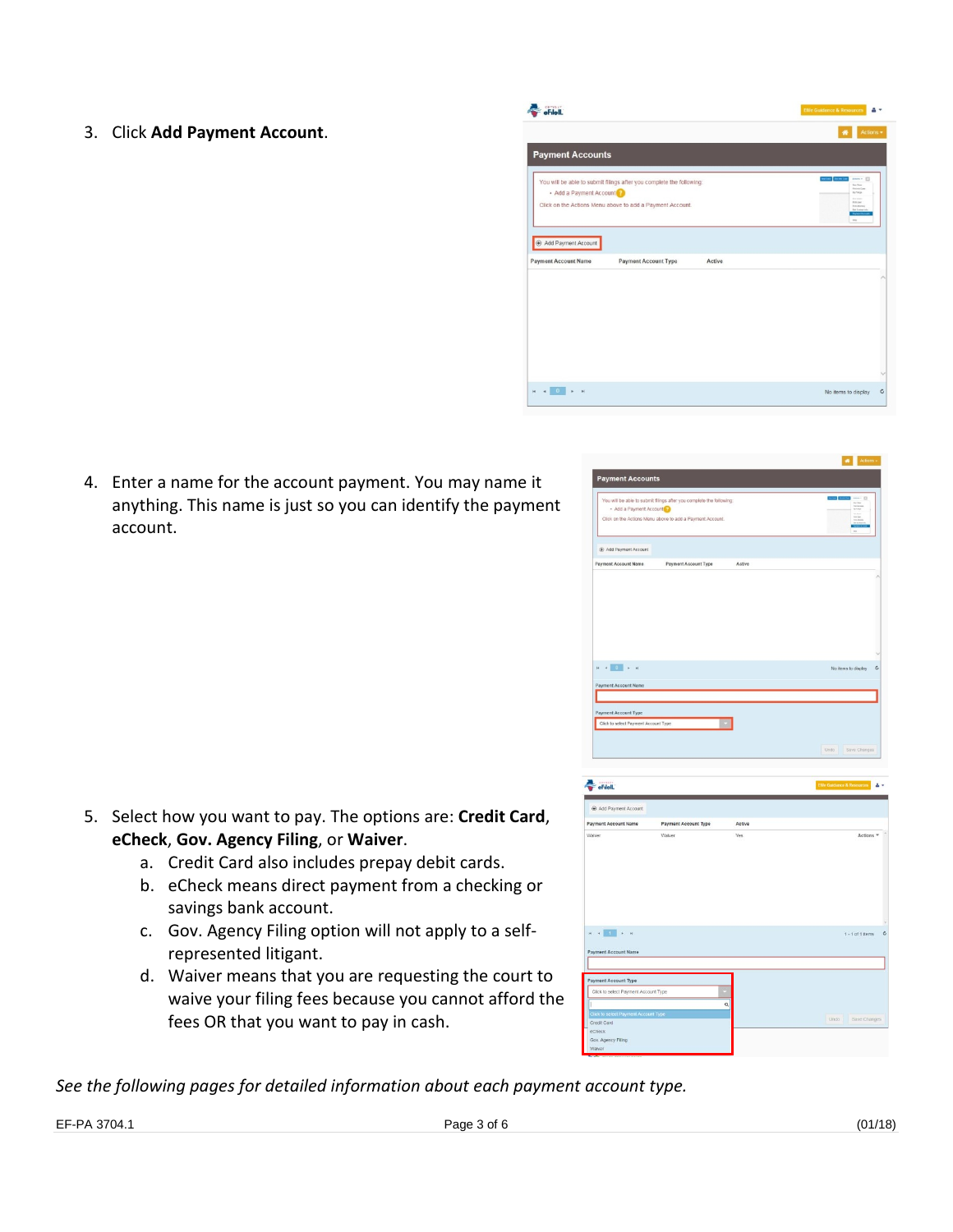## **Credit card or prepay debit card**

- 1. To use a credit card or prepay debit card, choose **Credit Card** in the drop down menu and create a **Payment Account Name**. This name is just for you to know which card you entered.
- 2. Click **Enter Account Information**.



The card must be Discover, Master Card, or Visa.

3. Select the Credit Card bubble at the top. Enter your credit card or prepay debit card information and click **Continue**.

4. Review your card information, read the Terms and Conditions, and click **Save Information**.

| · Add a Payment Account                           | You will be able to submit filings after you complete the following:<br>Click on the Actions Menu above to add a Payment Account. |        | <b>COMPANY AND INCOME.</b><br><b>Services</b><br><b><i><u>Tarribution</u></i></b><br><b>No Figure</b><br>Firinger<br><b>Exhibition</b> |
|---------------------------------------------------|-----------------------------------------------------------------------------------------------------------------------------------|--------|----------------------------------------------------------------------------------------------------------------------------------------|
| Add Payment Account                               |                                                                                                                                   |        |                                                                                                                                        |
| <b>Payment Account Name</b>                       | Payment Account Type                                                                                                              | Active |                                                                                                                                        |
|                                                   |                                                                                                                                   |        |                                                                                                                                        |
|                                                   |                                                                                                                                   |        |                                                                                                                                        |
| $H = 4$ .<br><br><br><br><br><br><br><br><br><br> |                                                                                                                                   |        | No items to display                                                                                                                    |
| Payment Account Name                              |                                                                                                                                   |        |                                                                                                                                        |
|                                                   |                                                                                                                                   |        |                                                                                                                                        |
| Credit Card<br>Payment Account Type               |                                                                                                                                   |        |                                                                                                                                        |

Action

| <b>Enter Account Information</b> |                                                                                                                               |  |
|----------------------------------|-------------------------------------------------------------------------------------------------------------------------------|--|
| Method of Payment                |                                                                                                                               |  |
| Credit Card<br>O e-Check         |                                                                                                                               |  |
| <b>Cardholder Information</b>    |                                                                                                                               |  |
|                                  | Enter the information as it appears on the Cardholder Account. The fields marked with a red asterisk (*) are required fields. |  |
| Card Type                        | $\checkmark$                                                                                                                  |  |
| Card Number                      |                                                                                                                               |  |
| Exp Month                        | Exp Year<br>$\boxed{\mathsf{v}}$<br>$\overline{\mathbf{v}}$                                                                   |  |
| CVV Code                         | CVV Help                                                                                                                      |  |
| Name on Card                     |                                                                                                                               |  |
| Address Type                     | ● US ○ Foreign                                                                                                                |  |
| Address Line 1                   | Street address, P.O. box, company name, c/o                                                                                   |  |
| Address Line 2                   | Apartment, suite, unit, building, floor, etc.                                                                                 |  |
| City                             |                                                                                                                               |  |
| State                            | $\overline{\mathbf{v}}$                                                                                                       |  |
| Zip Code                         |                                                                                                                               |  |
|                                  |                                                                                                                               |  |

| <b>Enter Account Information</b> |  |  |
|----------------------------------|--|--|
| <b>Billing Detail</b>            |  |  |
| Card Type                        |  |  |
| Card#                            |  |  |
| Exp Date                         |  |  |
| CVV Code                         |  |  |
| Name on Card                     |  |  |
| Address Type                     |  |  |
| Address Line 1                   |  |  |
| Address Line 2                   |  |  |
| City                             |  |  |
| State                            |  |  |
| ZIP Code                         |  |  |
| <b>Terms and Conditions</b>      |  |  |

5. If approved, the payment account will be listed in the box and the word "Yes" will be listed under active.

| Add Payment Account<br><b>Payment Account Name</b><br><b>Active</b><br>Payment Account Type<br>- |  |
|--------------------------------------------------------------------------------------------------|--|
|                                                                                                  |  |
|                                                                                                  |  |

**You may now e-file your court documents and pay with a credit card.**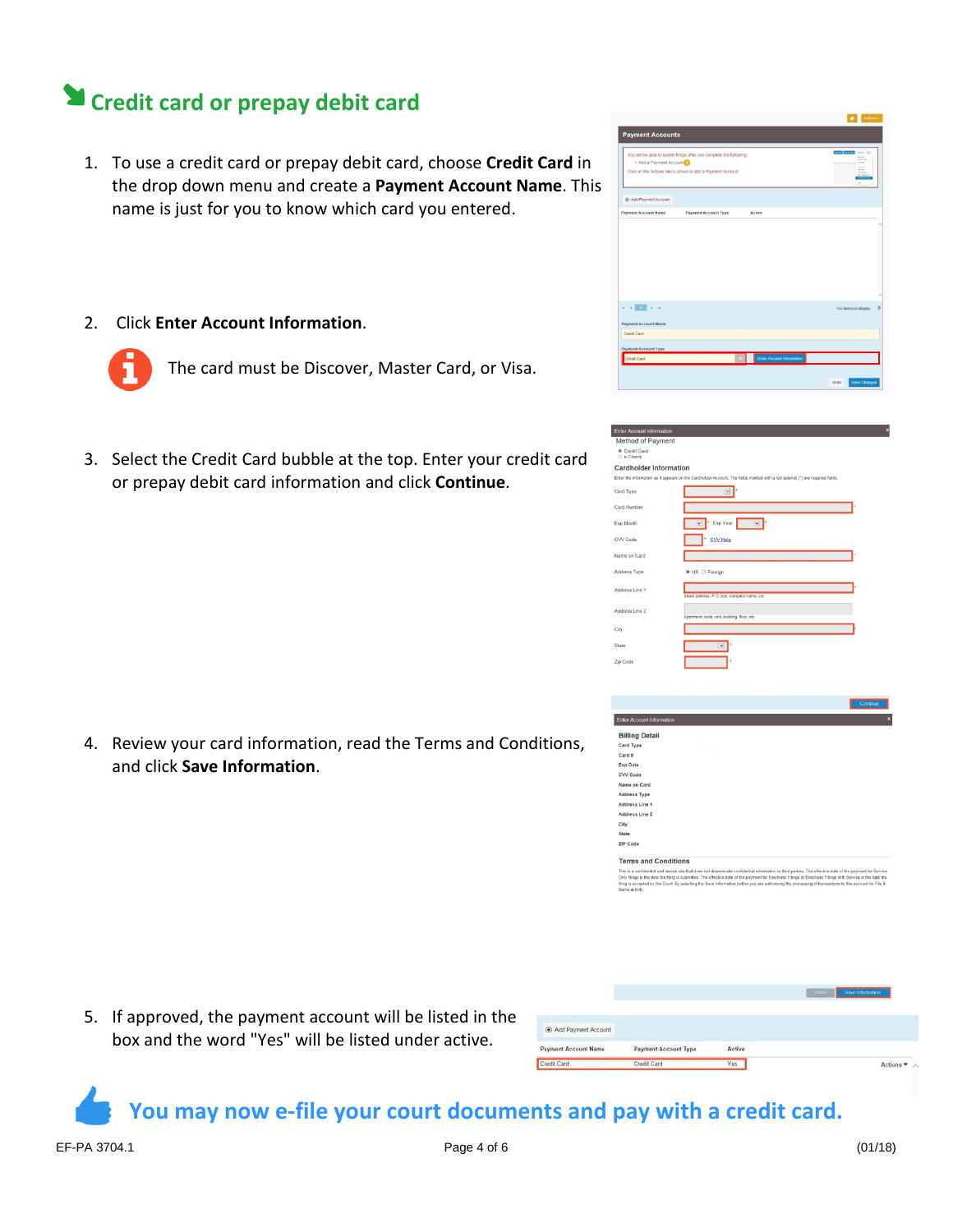# **eCheck (bank account)**

- 1. To pay using your bank routing and account number, choose **eCheck** in the drop down menu and create a **Payment Account Name**. This name is just for you to know which account you entered.
- 2. Click **Enter Account Information**.
- 3. Select the eCheck bubble at the top. Under Account Type, select whether you want to pay from your checking or savings account.
- 4. Enter that account information including **account number and routing number**.



If you need help finding your account or routing numbers on your check, click **Routing Number Help** under the Routing Number box.

5. Review your checking or savings information, read the Terms and Conditions, and click **Save Information**.



6. If approved, the type of payment will be listed in the box and the word "Yes" will be listed under active.

| <b>E</b> Add Payment Account |                      |        |  |                    |
|------------------------------|----------------------|--------|--|--------------------|
| Payment Account Name         | Payment Account Type | Active |  |                    |
| eCheck                       | eCheck               | Yes    |  | $Actions =$<br>--- |

## **You may now e-file your court documents and pay with an eCheck.**

 $rac{1}{2}$ ZIP Cod

**Terms and Conditions** 

.<br>Things is the date the filing is submitted. The effective date of the payment for Elect<br>is accepted by the Court. By selecting the Save Information button you are authors